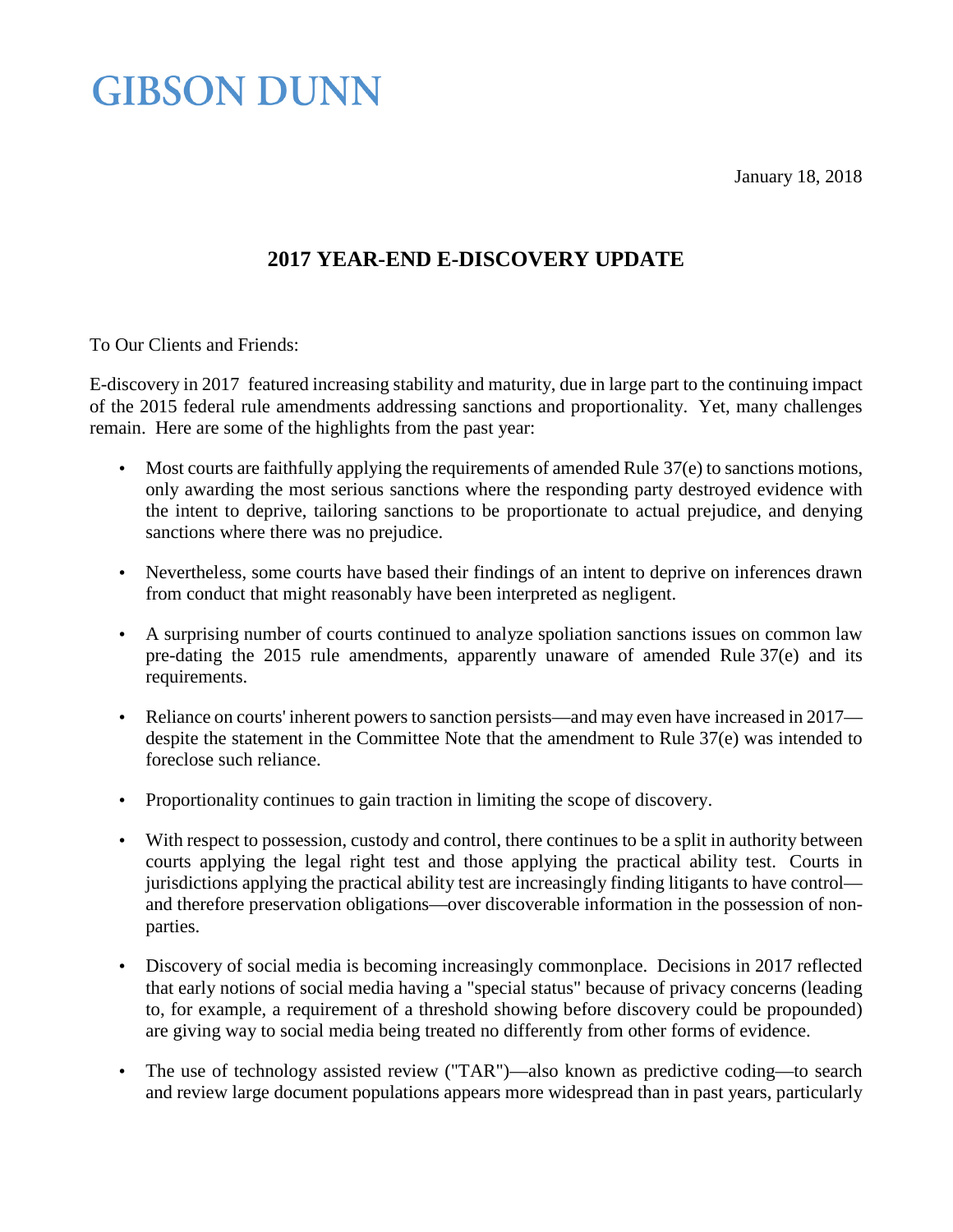for requesting parties' review of substantial incoming productions and in symmetrical litigation involving large document volumes, where both sides may want to use TAR.

- The consolidation among medium-sized and large e-discovery service providers only seemed to l, accelerate in 2017. It is not apparent whether this consolidation is fundamentally altering the market for e-discovery services, other than to possibly result in greater stability in the space once all of the M&A dust settles. Local and regional vendors seem to be increasingly squeezed, being acquired or facing stiff competition from large commodity vendors on the one hand, and potentially losing smaller customers to vendors of do-it-yourself online e-discovery software services, on the other hand.
- Other noteworthy developments in the vendor space have been the challenges posed by mobile ä, devices, social media and ESI stored in the cloud—often requiring advanced tools and significant expertise to collect, process and search—and the more widespread availability of analytics applications that vendors can license and provide to their clients rather than having to develop in-house.

As always, the year was an interesting one for e-discovery. We invite you to read our more detailed analysis and observations below.

#### *Spoliation Sanctions: Rule 37(e) Continues to Have a Substantial Impact*

Amended Federal Rule of Civil Procedure 37(e) continues to have a substantial impact on sanctions for failure to preserve ESI.

Most courts are faithfully applying the requirements of amended Rule 37(e) to sanctions motions, only awarding the most serious sanctions where the responding party destroyed evidence with intent to deprive, tailoring sanctions to be proportionate to actual prejudice, and denying sanctions where there was no prejudice. Nevertheless, a surprising number of courts still relied on common law pre-dating the 2015 rule amendments, apparently unaware of amended Rule 37(e) and its requirements.

#### *Intent to Deprive Leads to Most Serious Sanctions*

Under amended Rule 37(e), courts can only issue the most serious sanctions—*e.g.*, case terminating sanctions or an adverse inference jury instruction—where a party acted with the intent to deprive another party from using the ESI in the litigation.

In *Organik Kimya, San ve Tic. A.S. v. Int'l Trade Comm'n*, 848 F.3d 994, 103 (Fed. Cir. 2017), the defendant presented evidence that, days before an investigation was to take place, the plaintiffs intentionally began overwriting their laptops to delete what the court estimated to be hundreds of thousands of relevant files. Applying Rule 37(e), the court found that the plaintiffs acted with intent to deprive and held that a default judgment was appropriate "not merely to penalize those whose conduct may be deemed to warrant such a sanction, but [also] to deter those who might be tempted to such conduct in the absence of such a deterrent."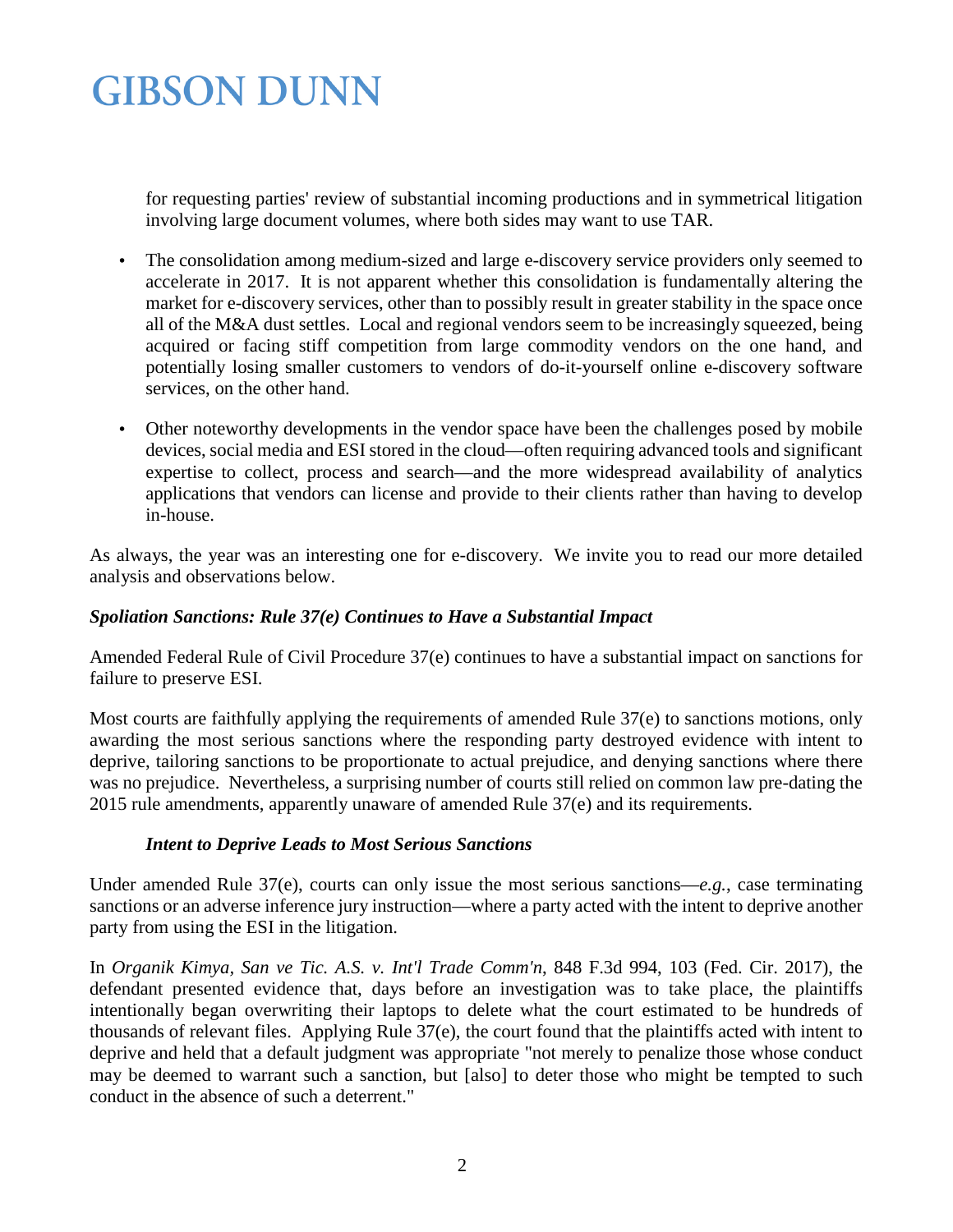In *Basra v. Ecklund Logistics, Inc.*, No. 8:16-cv-832017, WL 1207482, at \*1, \*4 (D. Neb. Mar. 31, 2017), which arose out of an accident involving two trailer-tractors, the plaintiffs alleged the defendant had intentionally destroyed relevant ESI, including accident logs and reports. The plaintiffs requested an adverse jury instruction and attorneys' fees. The court found that, "although [the] defendant's recordkeeping [was] less than meticulous," the plaintiffs did not establish that the defendant had destroyed evidence with an intent to suppress the truth. The court therefore held that the defendant did "not engage in conduct that would warrant the sanction of an adverse jury instruction for spoliation of evidence," and did not issue any sanctions. The court did not explicitly reference Rule 37(e), but appeared to apply its requirements.

In *Jackson v. Haynes & Haynes*, No. 2:16-cv-01297-AKK, 2017 WL 3173302, at \*3**-**4 (N.D. Ala. Jul. 26, 2017), the court found that the plaintiff failed to take reasonable steps to preserve relevant ESI on her smartphone when she relinquished it to her provider after having retained counsel to pursue the litigation. The court denied the defendants' request for default judgment or an adverse inference jury instruction, however, because the plaintiff had not acted with intent to deprive the defendants of the evidence. The court reasoned that being "negligent and irresponsible in maintaining the information" and "knowing of her obligation to preserve the integrity of the information" are "not sufficient to show an intent to deprive[.]"

Some courts have found an intent to deprive based on inferences drawn from conduct that might reasonably have been interpreted as negligent, at worst. For example, in *Moody v. CSX Transp.*, --- F. Supp. 3d ---, No. 07-CV-6398 P, 2017 WL 4173358, at \*15 (W.D.N.Y. Sept. 21, 2017), a case arising out of railway accident, the court granted the plaintiff's motion for an adverse inference instruction where the defendant transferred information from an event data recorder saved on a laptop computer to a central repository, permitted the data on the recorder to be overwritten and recycled the laptop, only to later discover that the data in the repository was unreadable. The court found that the defendant's conduct supported an inference that it acted with the intent to deprive plaintiff of the event recorder data.

#### *Actual Prejudice Required*

Absent evidence of actual prejudice, courts continued to deny sanctions under amended Rule 37(e) even in the face of an intentional failure to preserve evidence. For example, in *HCC Ins. Holdings, Inc. v. Flowers*, No. 1:15-cv-3262-WSD, 2017 WL 393732, at \*2-\*4 (N.D. Ga. Jan. 30, 2017), the defendant and her husband ran several computer cleaning programs on her personal laptop after a court ordered her to produce her computer. The court concluded that, although the couple's actions were "troubling, and in breach of [their] duty to preserve," spoliation sanctions were "not warranted" because the presence of any trade secrets or other information that was relevant to the case was merely "speculati[ve]."

Similarly, in *Simon v. City of New York*, No. 14-CV-8391-JMF, 2017 WL 57860, at \*7 (S.D.N.Y. Jan. 5, 2017), the court refused to impose sanctions against the plaintiff for failing to retain a cell phone video of the events giving rise to an alleged false arrest. The court held there was no prejudice under amended Rule 37(e) because there was no evidence that the video would help the defendants and arguments regarding the contents of the video amounted to "pure speculation."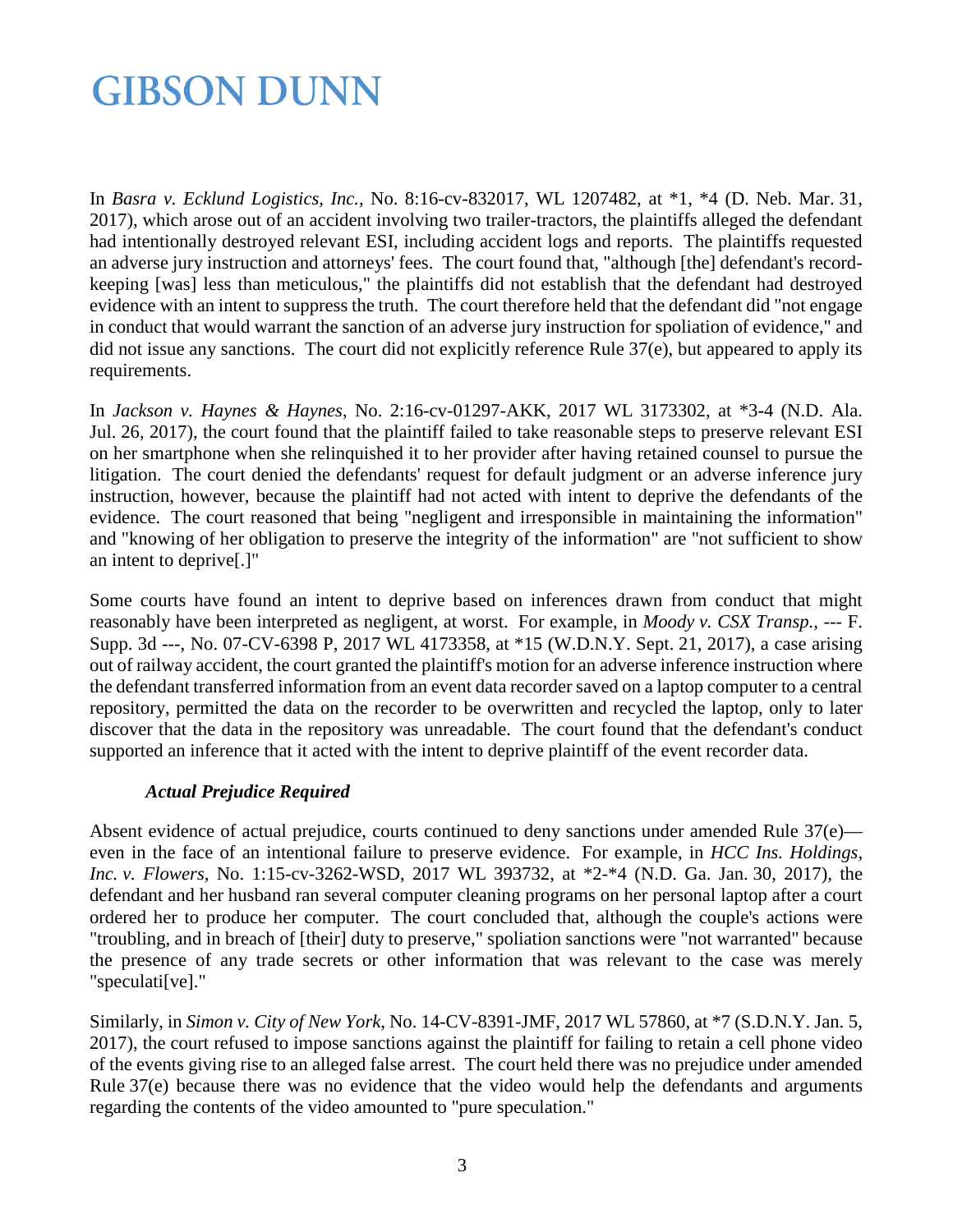In *Eshelman v. Puma Biotechnology, Inc.*, No. 7:16-cv-18-D, 2017 WL 2483800, at \*5 (E.D. N.C. June 7, 2017), the plaintiffs sought an adverse inference jury instruction due to the defendant's failure to preserve internet web browser and search histories relating to an alleged defamatory investor presentation. In refusing to sanction the defendant, the court first noted that, despite the loss of the internet browser history, "other avenues of discovery [were] likely to reveal information about the searches performed." For example, the defendant could seek such information from people who previously had worked with the plaintiff and assisted her in preparing the investor presentation. The court also found that the defendant had failed to present any evidence "regarding the particular nature of the missing ESI in order to evaluate the prejudice it [was] being requested to mitigate."

In *Crow v. Cosmo Specialty Fibers, Inc.*, No. 3:15-cv-05665-RJB, 2017 WL 1128505, at \*1, \*5 (W.D. Wa. Mar. 24, 2017), a court refused to sanction a party under amended Rule 37(e) for its failure to produce an email, where the email was later produced after a more careful search, finding only "meager prejudice." The moving party was able to conduct several depositions in which it explored topics in the email, and there was no showing that delayed receipt of the email had affected any aspects of the case.

In *Edelson v. Cheung*, No. 2:13-cv-5870 (JLL (JAD), 2017 WL 150241, at \*2-\*4 (D. N.J. Jan. 12, 2017), the court awarded an adverse inference jury instruction sanction against the defendant for deleting emails from his personal computer. The plaintiff presented evidence that the defendant had opened a second email account, which he did not disclose even to his own counsel, for the purpose of evading discovery, and then deleted key emails when it was discovered. The plaintiff pointed to an email from the undisclosed account obtained from a third party that stated, "don't forget to use only gmail account . . . Do not use frontier email. They read everything." The defendant, for his part, testified that it "didn't occur" to him to disclose the email account and that he deleted the e-mails because his computer "was running very sluggish" and someone recommended that he delete "certain items" from his computer in order to increase its speed. The court did not find the defendant's explanation credible.

#### *Remedy Should be No Greater than Necessary to Cure the Prejudice*

Pursuant to amended Rule 37(e), courts have continued to order remedies no greater than necessary to cure the prejudice that the moving party suffered. For example, in *Edelson*, *supra*, 2017 WL 150241 at \*1, \*4, the plaintiff sought a default judgment, or, in the alternative, an adverse inference jury instruction, where the defendant deleted key emails from his personal computer. The court found that the defendant had intentionally deleted the emails in an attempt to deprive the plaintiff of relevant information. Nevertheless, the court held that the plaintiff had "failed to demonstrate that he ha[d] suffered a degree of prejudice that merited the imposition of a default judgment against [the] defendant." Other evidence besides the emails at issue was available for use at trial to support the plaintiff's allegations. Thus, the court adopted the "more appropriate sanction [and] instruct[ed] the jury that it [could] presume the information was unfavorable to [the] defendant."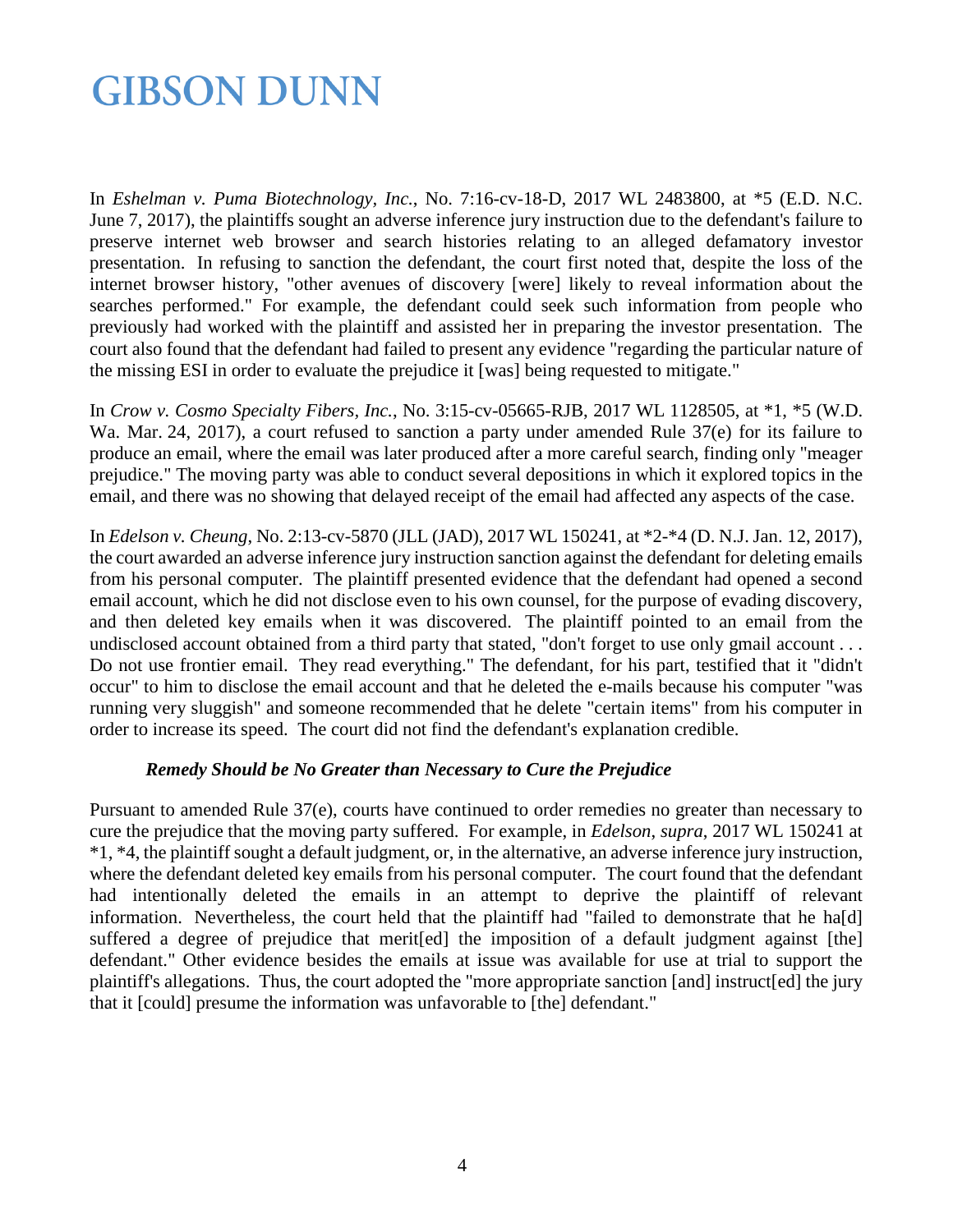#### *Some Courts Still Fail to Apply Amended Rule 37(e)*

Despite fairly broad application of amended Rule 37(e) in 2017, a surprising number of courts failed to apply it in spoliation sanctions motions. In many, but not all, of the cases, it nevertheless appears that the sanctions decision would have been the same under Rule 37(e).

For example, in *Dallas Buyers Club, LLC v. Huszar*, No. 3:15–cv–907–AC, 2017 WL 481469 (D. Or. Feb. 6, 2017), the plaintiff claimed that the defendant illegally downloaded its eponymous movie. The defendant denied doing so, and subsequently destroyed his computer's hard drive. He claimed the computer began exhibiting signs of failure, at which point he took it to a technician and the content was lost. *Id.* The court found the defendant credible but still issued an adverse inference jury instruction, finding that "although an adverse inference instruction is not as drastic a remedy as a default order, it is still a harsh remedy and will sufficiently compensate for the potential prejudice suffered by [the plaintiff]." *Id.* The Court did not consider amended Rule 37(e). Had it done so, the court's finding that the defendant's explanation was credible may have precluded a finding of intent to deprive, which would have been necessary to award an adverse inference instruction, and its finding of "potential prejudice" rather than actual prejudice would have been insufficient for any sanction under Rule 37(e).

In *Redzepagic v. Hammer*, No. 14-civ-9808-ER, 2017 WL 780809, at \*4, n. 9 (S.D.N.Y. Feb. 27, 2017), the court refused to issue spoliation sanctions for the plaintiff's deletion of text messages following commencement of the lawsuit, despite the defendant's argument that a "very strong inference" could be drawn "that the information [the] plaintiff had would support [the] defendant's position." Without reference to amended Rule 37(e), the court found that an employee of the defendant had separately preserved the relevant text messages, and the employee voluntarily turned over those texts to the court. The court reasoned that "because these documents were preserved by an employee . . . and were available to both parties in the action, there [was] no reason to infer that the text messages [the plaintiff] deleted would support [the defendant's] position." Thus, the court "decline[d] to impose sanctions or grant an adverse inference," a result that would likely have been the same under Rule 37(e).

*Brown v. Certain Underwriters at Lloyds*, *London*, No. 16-cv-02737, 2017 WL 2536419, at \*2**-**6 (E.D. Pa. Jun. 12, 2017), arose out of a fire that occurred at plaintiffs' property. The defendants suspected that the plaintiff was involved in setting the fire. They were interested in examining his cell phone to determine whether it contained any evidence that would tend to corroborate their suspicion. A day before the plaintiff was scheduled to produce the contents of his cell phone, he claimed for the first time that he had lost it "months ago." He provided no details, however, regarding how he lost the phone or his attempts to preserve or recover its contents. The court failed to reference Rule 37(e) and instead relied on common law superseded by the rule. Finding that the defendant's explanation lacked credibility, the court awarded an adverse inference jury instruction and attorneys' fees.

Finally, in *Charles v. City of New York,* No. 12-cv-6180 (SLT) (SMG), 2017 WL 530460, at \*25-26 (E.D.N.Y. Feb. 8, 2017), a wrongful arrest case, the court declined to apply Rule 37(e) to a video recording on a smart phone. The defendant sought case terminating sanctions because the plaintiff had lost the smart phone on which she recorded video of her interaction with the police. Noting that the smart phone was the only evidence in the case, and that there was no evidence of intentional destruction,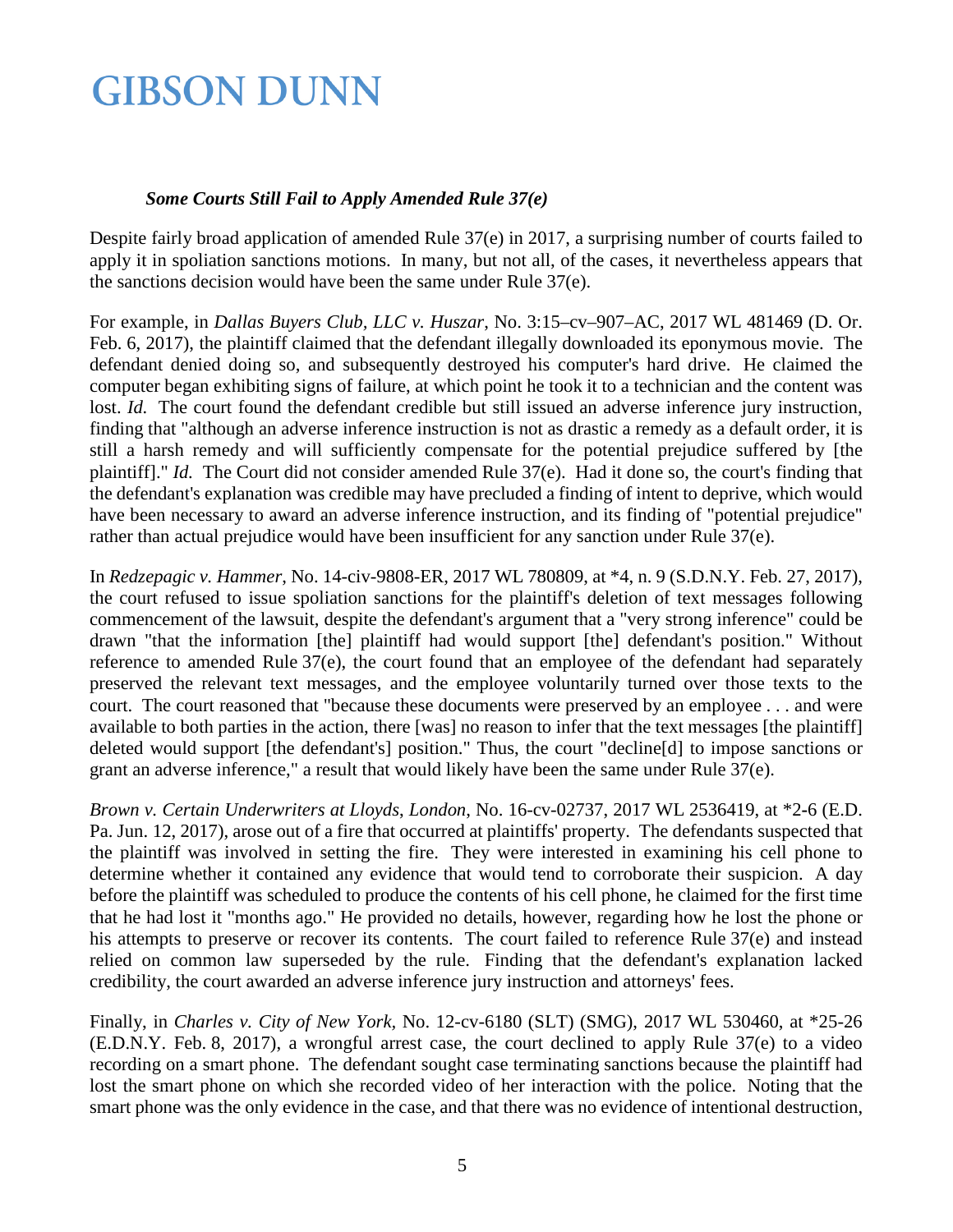the court refused to issue sanctions, finding that the plaintiff's actions at most amounted to "mere negligence, not gross negligence." The court did not apply amended Rule 37(e), reasoning that amended Rule 37(e) only applies to ESI and that neither the phone nor the video constituted ESI.

#### *Inherent Authority: Still Alive*

Many had expected that the December 2015 amendment to Rule 37(e) would eliminate courts' inherent authority to impose sanctions for preservation failures, particularly in light of the statement in the Committee Notes that the amended rule "forecloses reliance on inherent authority or state law to determine when certain measures should be used."

Yet, the language of the amended rule itself did not address the issue. And, barely a month after the amendment's effective date, Magistrate Judge James C. Francis IV held in *Cat 3 LLC v. Black Lineage*  Inc., 164 F. Supp. 3d 488 (S.D.N.Y. 2016), that if a party's apparent alteration of e-mails was not sanctionable under amended Rule 37(e), then the court could still impose sanctions pursuant to its inherent authority. Judge Francis subsequently co-authored an article laying out his case for the survival of inherent authority. *See* Hon. James C. Francis IV & Eric P. Mandel, *Limits on Limiting Inherent Authority: Rule 37(e) and the Power to Sanction*, The Sedona Conference Journal (Vol. 17, No. 2, p. 613) (2016).

Following Judge Francis' opinion in *Cat 3*, Judge Paul Grimm, who was a member of the Civil Rules Advisory Committee, stated that "[w]hen the drafters were crafting Rule 37(e), we did so with a desire to occupy the field." To obtain spoliation sanctions under inherent authority, according to Judge Grimm, you would "have to argue that in some way, the existing Rule is insufficient and you also have to be faithful to the law of inherent authority," meaning "you would need to show bad faith." Tera Brostoff, *Reports of Death of Inherent Judicial Authority Exaggerated?*, Bloomberg BNA Electronic Discovery and E-Evidence (Nov. 15, 2016).

Judge Grimm's statement is reminiscent of the Supreme Court's statement in *Chambers v. NASCO*, a key case regarding inherent authority, that courts ordinarily should rely on the Rules in imposing sanctions, but "if in the informed discretion of the court, neither the statute nor the Rules are up to the task," the court may rely on inherent authority. Similarly, Judge Francis has stated that "[t]he point is, if there is a gap in the rule, then the exercise of inherent power is appropriate[.]" *[Views from the Bench: Leading](http://www.education.logikcull.com/views-from-the-bench/)  [Federal Judges in Conversation on EDiscovery and More](http://www.education.logikcull.com/views-from-the-bench/)*, 34 (R. Hilson & C. Sullivan eds., 2017).

Nevertheless, it appears to be Judge Francis' view that inherent authority exists even if a matter is covered by Rule 37(e). *See id.* at 34-35. That view is not shared by all others. *See, e.g.,* id. at 35 (Hon. Frank Maas, ret., quoted as stating "I'm far less sure than Judge Francis is that inherent authority lives on in cases that fall within the four corners of Rule 37(e).") *See also* Gareth Evans and Phillip Favro, *[Unfinished Business: A Holiday Wish List For New E-Discovery Centered FRCP Amendments](https://www.gibsondunn.com/wp-content/uploads/2017/12/Evans-Unfinished-Business-A-Wish-List-for-New-FRCP-Amendments-LegalTech-12-15-2017.pdf)*, LegalTech News (Dec. 15, 2017) (calling for moving to the text of the rule the language in the Rule 37(e) Committee Note foreclosing reliance on inherent authority).

In 2017, the Supreme Court addressed courts' inherent authority to impose discovery-related sanctions in *Goodyear Tire & Rubber Co. v. Haeger*, \_\_ U.S. \_\_, 137 S.Ct. 1178 (2017). The Court held that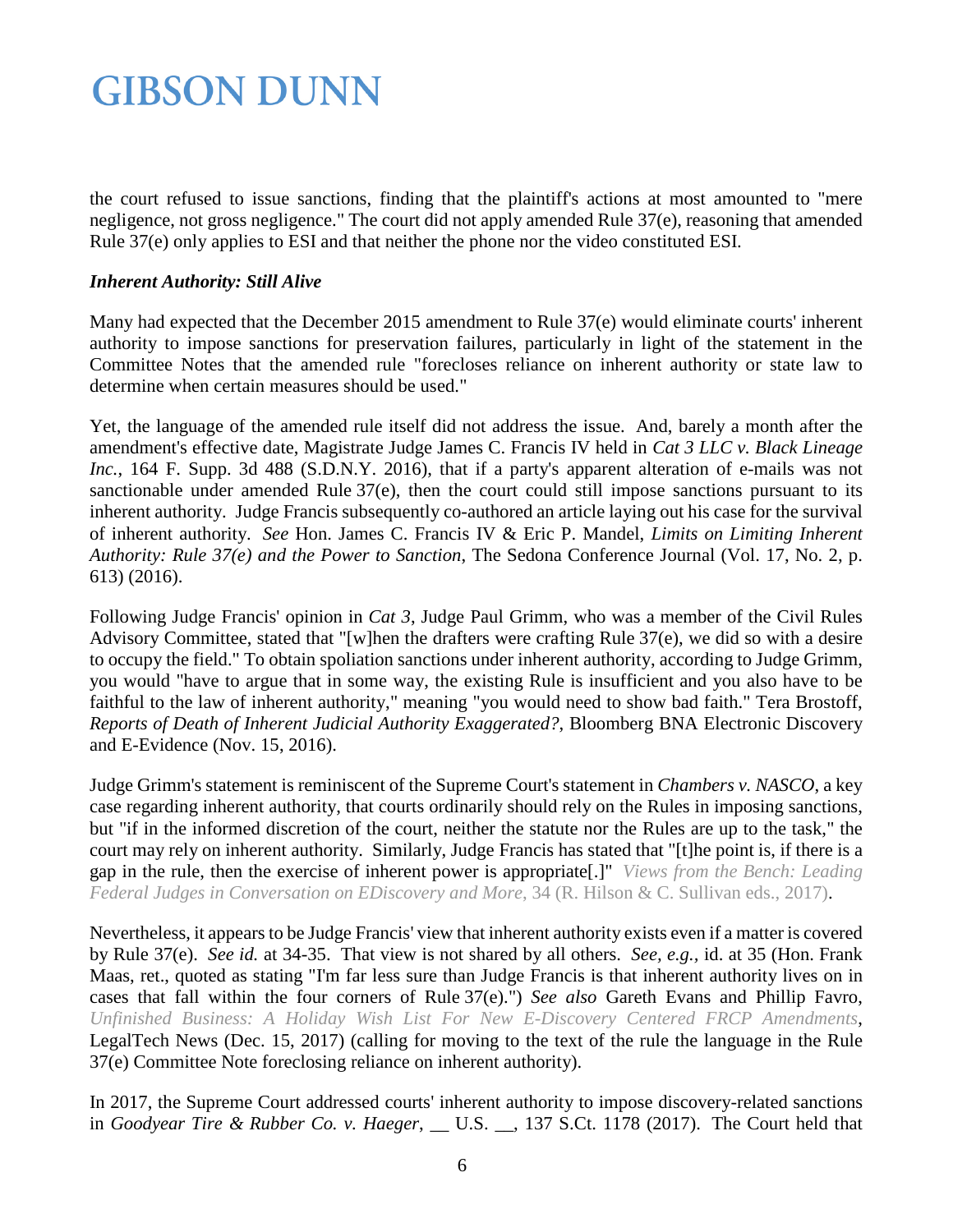sanctions imposed under inherent authority must be compensatory rather than punitive and must have been "causally related to the sanctioned party's misconduct." The case did not involve spoliation, however, and the court did not address whether amended Rule 37(e) forecloses reliance on inherent authority. Thus, it appears unlikely that *Goodyear* has resolved the issue whether courts may rely on inherent powers in awarding sanctions for a failure to preserve ESI.

Meanwhile, some courts continued to rely upon inherent powers in issuing sanctions for preservation failures. In *Hsueh v. New York State Dept. of Financial Servs.*, 15-civ.-3401-PAC, 2017 WL 1194706, at \*4, \*6 (S.D.N.Y. Mar. 31, 2017), for example, the court found that amended Rule 37(e) did not apply to the destruction of ESI where the party had "intentionally deleted" the information (despite the fact that Rule 37(e) expressly applies where a party acted with intent to deprive). The court stated that "[b]ecause Rule 37(e) does not apply, the Court may rely on its inherent power to control litigation in imposing spoliation sanctions" in granting an adverse inference sanction for spoliation.

The court in *Hsueh* observed that amended Rule 37(e) is aimed at "serious problems resulting from the continued exponential growth in the volume of ESI as well as excessive effort and money that litigants have had to expend to avoid potential sanctions for failure to preserve ESI." In this case, the court reasoned, the ESI was not lost on account of "improper systems in place to prevent the loss of the recording" but rather "because she took specific action to delete it."

The court concluded, however, that under either amended Rule 37(e) or the court's inherent authority an adverse inference and attorneys' fees were appropriate because (i) the plaintiff was under an obligation to preserve the recording, (ii) there was no doubt the destroyed evidence was relevant to the claims in the case, and (iii) the plaintiff acted in bad faith and with an intent to destroy the ESI.

Accordingly, the debate continues over whether inherent authority survives as a basis for spoliation sanctions. At least some of the discussion, however, has shifted to limits on the circumstances under which inherent authority may be invoked (assuming that it can be invoked at all)—for example, that Rule 37(e) must not provide an adequate remedy and bad faith conduct must have been involved. In any event, we doubt that we have heard the last of this issue from courts, commentators and possibly even drafters of future rule amendments.

#### *Proportionality: Alive, and Well*

Proportionality as a limit on the scope of discovery continues to gain traction following its incorporation into Rule 26(b)(1)'s definition of the scope of discovery in the 2015 rule amendments. Of particular note in 2017, the Sedona Conference released its *Commentary on Proportionality in Electronic Discovery*, 18 Sedona Conf. J. 141 (2017), which sets forth six "Principles of Proportionality" pertaining to the amended rule's proportionality factors and courts' application of them since the 2015 rule amendments.

These principles consist of the following: (1) "[t]he burdens and costs of preserving relevant electronically stored information should be weighed against the potential value and uniqueness of the information when determining the appropriate scope of preservation;" (2) "[d]iscovery should focus on the needs of the case and generally be obtained from the most convenient, least burdensome, and least expensive sources;" (3) "[u]ndue burden, expense, or delay resulting from a party's action or inaction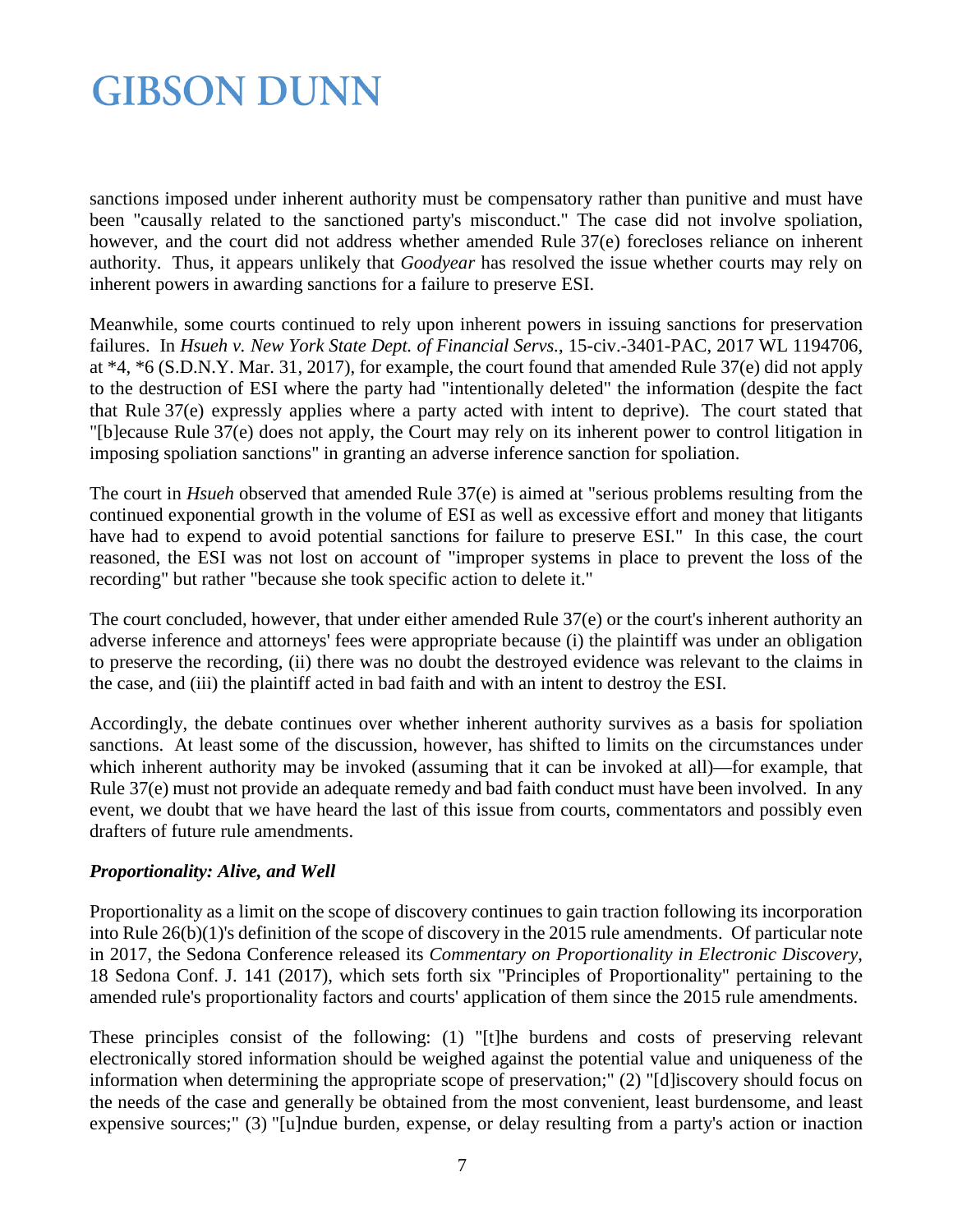should be weighed against that party;" (4) "[t]he application of proportionality should be based on information rather than speculation;" (5) "[n]onmonetary factors should be considered in the proportionality analysis;" and (6) "[t]echnologies to reduce cost and burden should be considered in the proportionality analysis."

The discussion in the *Commentary on Proportionality* reflects that the evaluation of whether discovery is "proportional to the needs of the case" is highly dependent on the specific facts of any given case, and it is the parties' burden to provide evidence and educate the court on their specific situation. Additionally, proportionality does not merely involve an analysis of the cost of collection and production compared to the need for the documents—it extends beyond this, taking into account the good faith of the parties, the parties' comparative access to information, and the importance of the issues. Further, the *Commentary* advocates that parties work together and utilize appropriate technologies in the discovery process.

Judicial decisions in 2017 continued to reflect that proportionality in discovery has gained traction since the 2015 federal rule amendments. In *Solo v. United Parcel Service Co*., No. 14-12719, 2017 WL 85832 (E.D. Mich., Jan. 10, 2017), for example, the court considered whether UPS should be compelled to produce information stored on backup tapes because their billing system only maintained live data for a short period of time. *Id.* at \*2. UPS submitted a declaration attesting that it would take six months and \$120,000 to recover the data from the back-up tapes. The court held that restoring back-up tapes was not proportional to the needs of the case not only because of the expense, but also because the data would only be relevant if the plaintiffs prevailed on certain issues on the merits.

In *Scott v. Eglin Fed. Credit Union*, No. 3:16-CV-719-RV-GRJ2017, 2017 WL 1364600, at \*3 (N.D. Fla. Apr. 13, 2017), an employment discrimination case, the defendant (the plaintiff's former employer) moved to compel the plaintiff's current employer (a third party) to produce emails and text messages with the plaintiff. Noting that "emails and text messages may be fair game for discovery in most cases," the court nonetheless denied the motion to compel, explaining "[b]alancing the marginal relevance of information in emails and text messages against the time and expense that would be involved for a small business … in searching cellular telephones, servers and other electronic storage facilities makes little sense and would cause Plaintiff's current employer to incur an expense that ultimately will have little or no impact on the outcome of this case." *Id.* at \*3.

In *Simon v. Northwestern Univ.*, No. 1:150-CV-01433, 2017 WL 467677 (N.D. Ill. Feb. 3, 2017), the court engaged in a substantial proportionality analysis, including analyzing the importance of the issues ("The court finds the importance of the issues at stake in this action extremely high"); the amount in controversy ("the Court finds this amount to be high as well"); the relative burden on the defendants (the court determined it was high as to the individuals but "relatively low" as to the university); and the parties' access to relevant information (determining that the university had the greatest access).

In *Crabtree v. Angie's List, Inc*., No. 1:16-CV-0087-SEP-MJD, 2017 WL 413242, at \*3 (S.D. Ind. Jan. 31, 2017), a wages and hours action, the defendant requested a forensic examination of the plaintiffs' electronic devices to determine how many hours the plaintiffs were working offsite. The court denied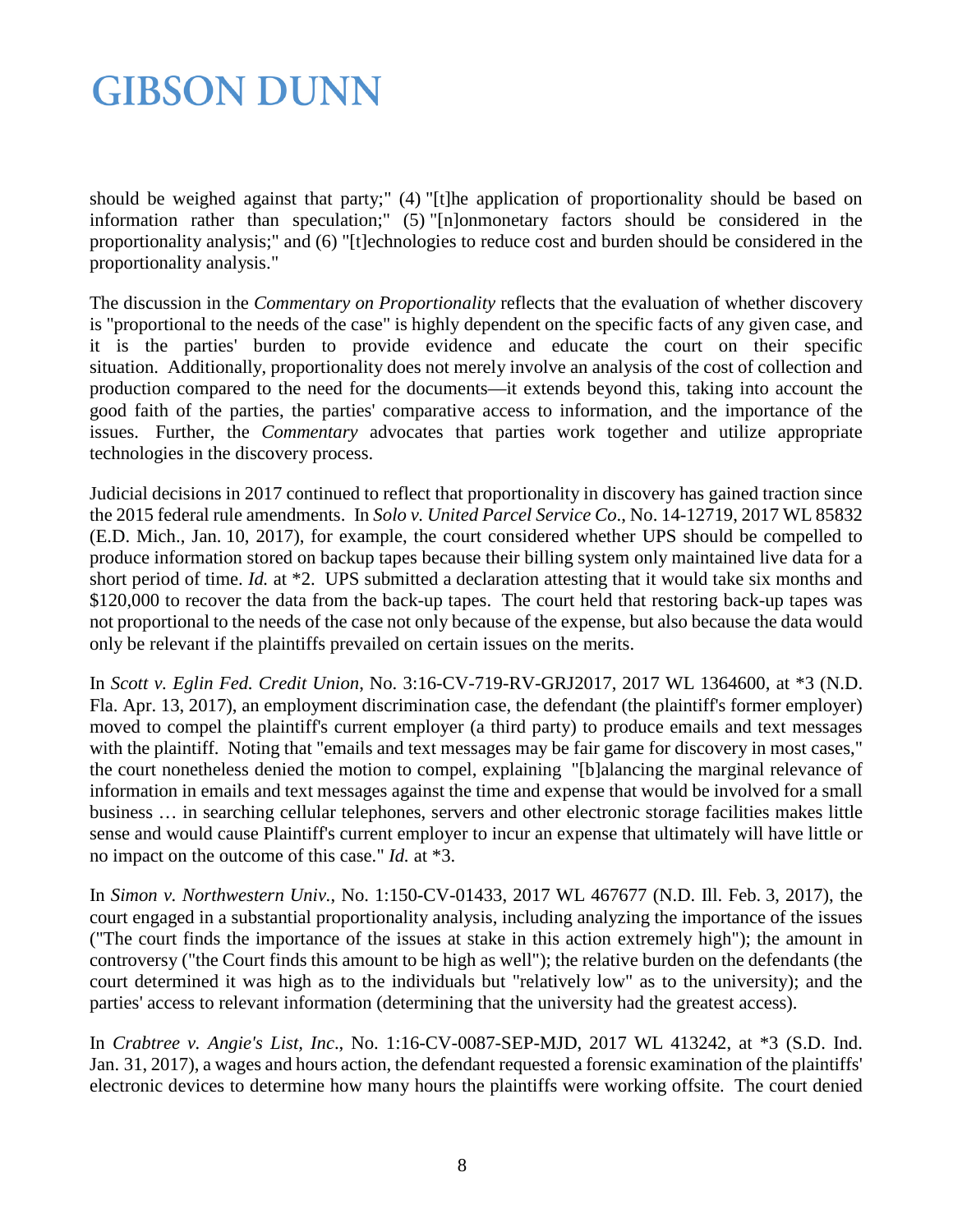the request as not proportional to the needs of the case. Notably, as part of its proportionality analysis, the court considered the plaintiffs' privacy and security interests.

In *Gordon v. T.G.R. Logistics, Inc.*, 321 F.R.D. 401 (D. Wyo. 2017), the defendant moved to compel production of an electronic copy of the "entire Facebook account history" from the plaintiff's two Facebook accounts on the ground that the information would be relevant to her claims of physical and emotional injury resulting from a motor vehicle accident. The court engaged in a proportionality analysis, stating that "[s]ocial media presents some unique challenges to courts in their efforts to determine the proper scope of discovery of relevant information and maintaining proportionality." While it is conceivable that almost any post to social media will provide some relevant information concerning a person's physical and/or emotional health, it also has the potential to disclose more information than has historically occurred in civil litigation.

#### *Possession, Custody or Control: Split in Authority Persists*

Whether a party has "possession, custody or control" over relevant and responsive documents—and therefore an obligation to preserve and produce them—continued to be an important issue in 2017. A split in authority has persisted between courts applying the "legal right" test (*i.e.*, finding that a party has control over documents in the possession of others only when it has the legal right to the documents) and those applying the "practical ability" (*i.e.*, finding that a party has control when it has the practical ability to obtain the documents, even if it does not have a legal right to them).

In *Parris v. Pappas*, No. 3:10-cv-1128 WWE, 2017 WL 3314001, at \*2 (D. Conn. Aug. 3, 2017), the court applied the practical ability test in denying a motion to compel the defendant to produce documents in the possession of his girlfriend. The court held that the plaintiff had failed to sustain her burden of establishing that the documents were in the defendant's possession, custody or control because the defendant attested that he had asked his girlfriend for the documents, but she had refused to provide them. The court noted, however, that the plaintiff could subpoena the documents from the girlfriend pursuant to Rule 45.

By contrast, the court in *Ronnie Van Zant, Inc. v. Pyle*, No. 17 Civ. 3360-RWS, 2017 WL 3721777, at \*8-\*9 ( S.D.N.Y. Aug. 28, 2017), also applying the practical ability test, imposed sanctions on a defendant for its failure to prevent a third-party independent contractor from destroying relevant text messages on his smart phone. The lawsuit arose out of a "blood oath" among the surviving members of the band Lynyrd Skynyrd and the family members of band members who had been killed in a 1977 plane crash that none would seek to profit from the band's name or story. Despite the oath, which was later reflected in a consent order, the band's drummer—Artemis Pyle—worked with the defendant film company to produce a film about the band.

In the ensuing lawsuit for breach of the consent order, the court awarded an adverse inference jury instruction holding the defendant film company responsible for the failure of the film's director—an independent contractor—to preserve relevant text messages that were lost when he turned in and upgraded his personal smart phone. The court reasoned not only that the film company had the ability to ensure that the director preserved relevant data on his smart phone, but also that its failure to do so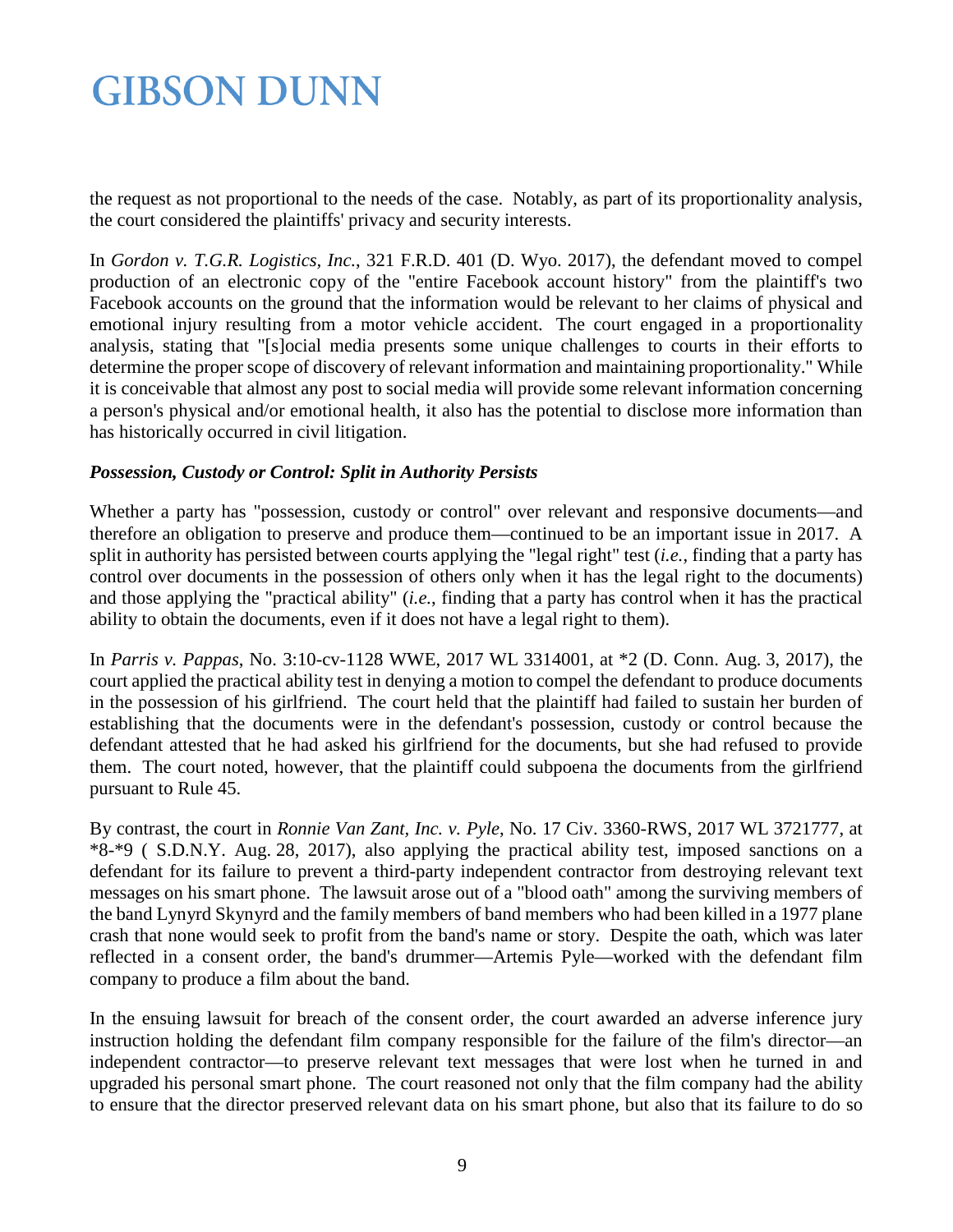coupled with the director's actions "evince the kind of deliberate behavior that sanctions are intended to prevent and weigh in favor of an adverse inference."

In *Williams v. Angie's List*, No. 1:16-00878-WTL-MJD, 2017 WL 1318419, at \*2-\*3 (S.D. Ind. April 10, 2017), a wage and hours action, the court applied the legal right test. The plaintiffs—who often worked from home and, accordingly, their hours were not reflected in badge-swipe data—sought from the defendant background data automatically recorded while they were working on Salesforce, a sales platform utilized by the defendant. The court rejected the defendant's argument that it did not have possession, custody or control of the Salesforce data, citing the defendant's contractual relationship with Salesforce giving the defendant the right to the data.

#### *Discovery of Social Media Grows Increasingly Commonplace*

It is not an overstatement to say that social media has become an integral part of modern life. Social media has played an important role for a number of years in keeping us in touch with friends and family. In recent years, social media applications have also played an prominent role in professional networking and, increasingly, in workplace communications and collaboration. Not surprisingly, therefore, the discovery of social media is also becoming increasingly commonplace.

As social media has expanded into many different areas, conceptions of what it exactly is are becoming somewhat blurred. No longer just Facebook, but numerous other social and professional networking and communication applications may be considered social media. The Oxford English Dictionary defines "social media" as "websites and applications used for social networking" and "social network," in turn, as "the use of dedicated websites and applications to communicate with each other by posting information, comments, messages, images, *etc*." *See* Concise Oxford English Dictionary (12th ed. 2011). Many social media applications have their own direct and group messaging functions, and many instant messaging applications have features that are common to social media.

As social media is becoming ubiquitous, early notions that social media might have a special status because of privacy concerns (leading to, for example, a requirement of a threshold showing before discovery could be propounded) are giving way to social media being treated no differently from other forms of evidence. *See, e.g., United States ex rel Reaster v. Dopps Chiropractic Clinic*, LLC, No.13- 1453-EFM-KGG, 2017 WL 957436, at \*1-\*2 (D. Kan. Mar. 13, 2017) ("while information on social networking sites is not entitled to special protection, discovery requests seeking this information should be tailored so as not to constitute the proverbial fishing expedition in the hope that there might be something of relevance in the respondent's social media presence") (internal quotations and citation omitted).

Proportionality and relevance requirements can play a particularly important role in discovery of social media. Because social media accounts usually contain a substantial amount of irrelevant and personal information, courts must balance legitimate rights to discovery against overly broad and intrusive inquiries. *See, e.g., Brown v. Ferguson*, No. 4:15-cv-0083-ERW, 2017 WL 386544, at \*1-\*2 (E.D. Mo. Jan. 27, 2017) (rejecting disclosure of social media passwords as constituting unfettered access, but also rejecting a distinction between private messages and public content on Facebook).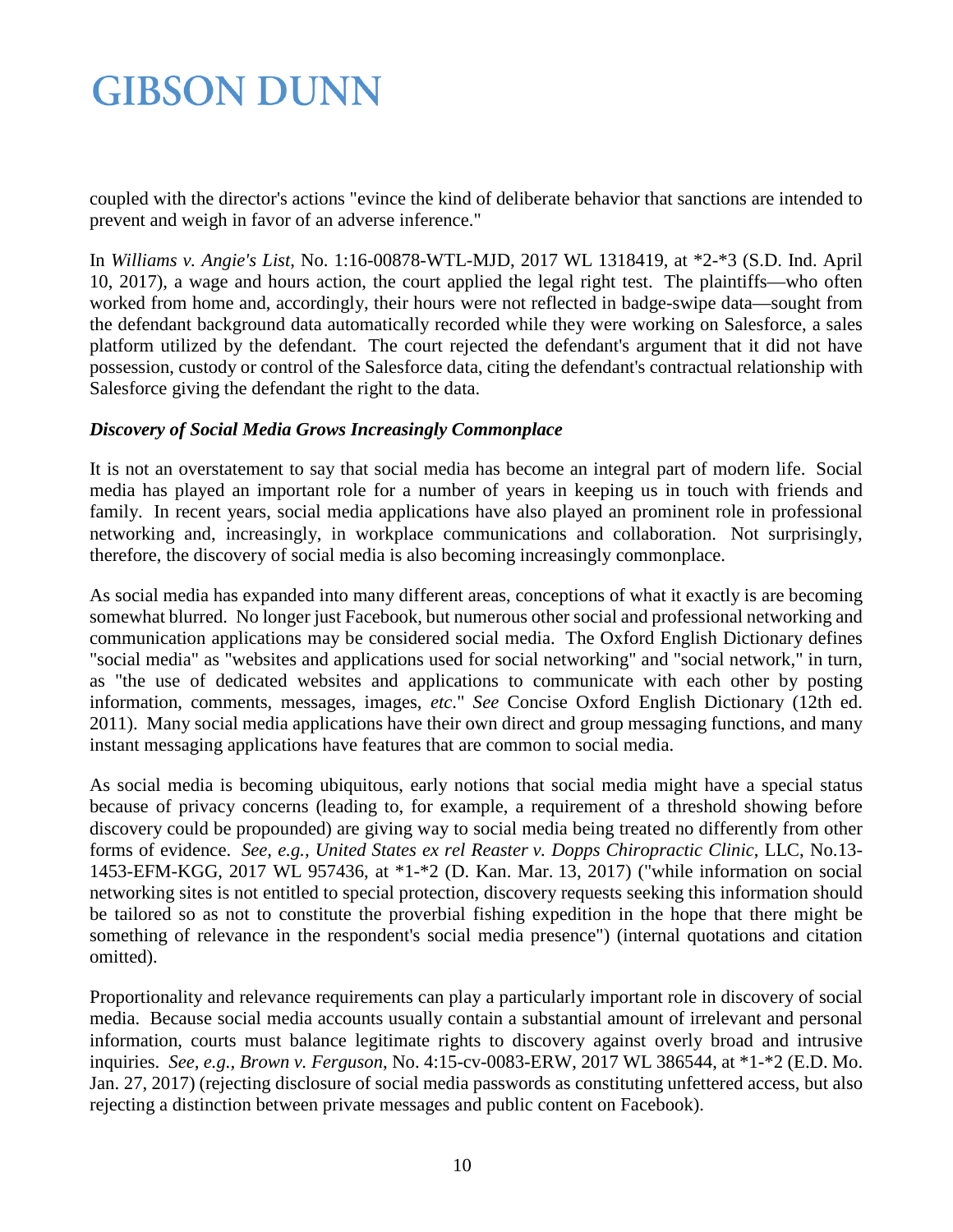*Gordon v. T.G.R. Logistics, Inc.*, 321 F.R.D. 401 (D. Wyo. 2017), illustrates the challenge facing courts in determining the appropriate scope of social media discovery. In *Gordon*, the defendant brought a motion to compel the production of the "entire Facebook account history" of the plaintiff's two Facebook accounts on the ground that the information would be relevant to her claims of physical and emotional injury resulting from a motor vehicle accident.

The court engaged in a proportionality analysis, observing that "[s]ocial media presents some unique challenges to courts in their efforts to determine the proper scope of discovery of relevant information and maintaining proportionality." The court continued that "[w]hile it is conceivable that almost any post to social media will provide some relevant information concerning a person's physical and/or emotional health, it also has the potential to disclose more information than has historically occurred in civil litigation. While we can debate the wisdom of individuals posting information which has historically been considered private, we must recognize people are providing a great deal of personal information publicly to a very loosely defined group of 'friends,' or even the entire public internet."

The court explained that the relative ease and low cost of downloading a user's Facebook history would not itself resolve the issue. The court observed that, in the past, "[n]o court would have allowed unlimited depositions of every friend, social acquaintance, co-employee or relative of a plaintiff to inquire as to all disclosures, conversations or observations. Now, far more reliable disclosures can be obtained with a simple download of a social media history."

The court reasoned, on the one hand, that even though producing the plaintiff's Facebook history would involve very little time or expense, it could nevertheless have a very significant impact in generating additional discovery and in lengthening testimony. "It's not difficult to imagine a plaintiff being required to explain every statement contained within a lengthy Facebook history in which he or she expressed some degree of angst or emotional distress or discussing life events which could be conceived to cause emotion upset, but which is extremely personal and embarrassing."

On the other hand, the court recognized that "Defendant has a legitimate interest in discovery which is important to the claims and damages it is being asked to pay. Information in social media which reveals that the plaintiff is lying or exaggerating his or her injuries should not be protected from disclosure. Courts must balance these realities regarding discovery of social media and that is what most of the courts which have addressed this issue have done."

In the end, the court denied the defendant's request for the entirety of the plaintiff's Facebook history and instead limited the scope of the discovery to Facebook posts after the accident that relate to the accident and her resulting physical and emotional injuries and any posts relating to other events that could reasonably be expected to result in emotional distress.

#### *Technology Assisted Review: Gaining Strength?*

A noticeable practice trend in 2017 has been that the use of technology assisted review ("TAR")—also known as predictive coding—to search and review large document populations appears to be more widespread than in past years.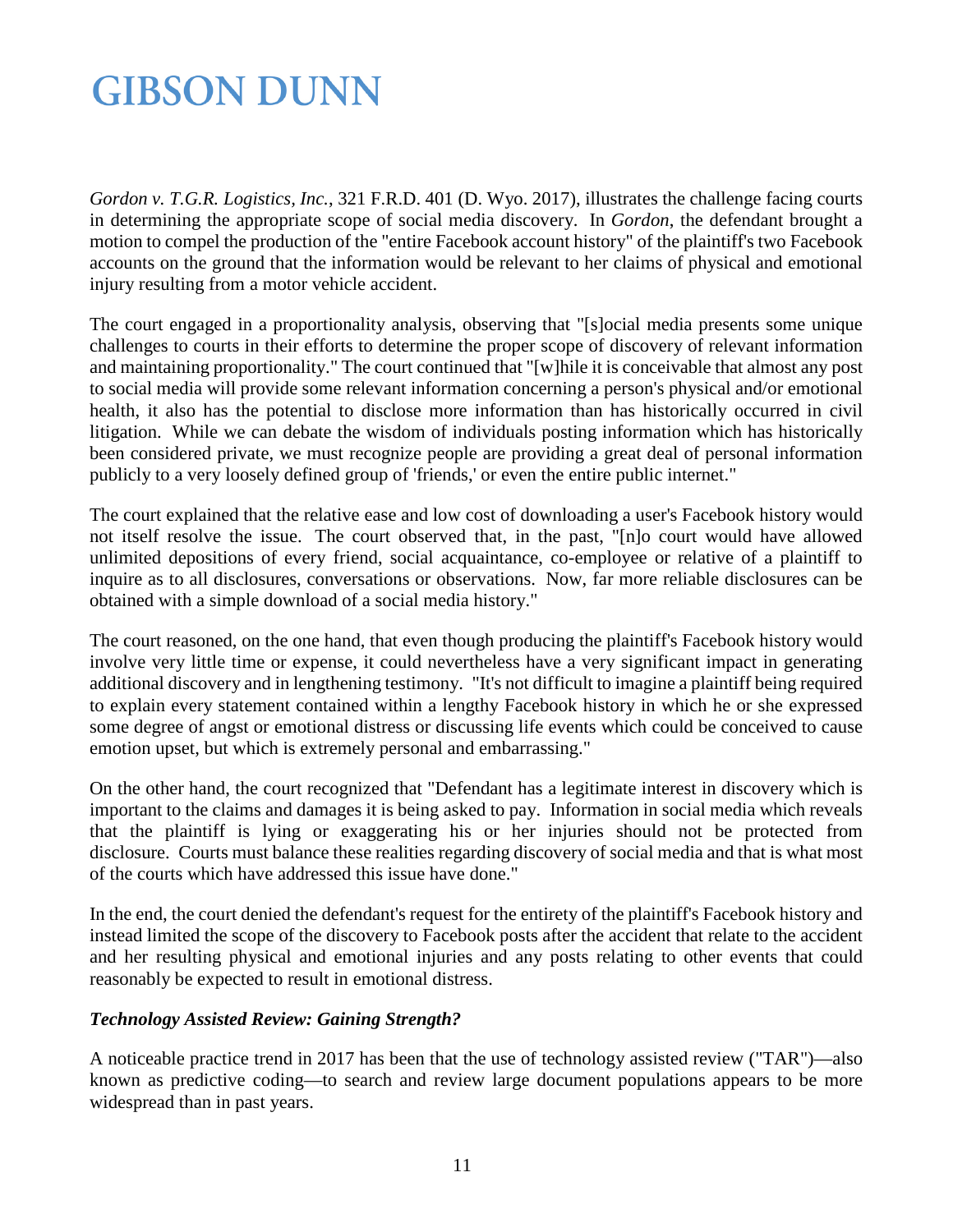We are seeing requesting parties more frequently using TAR in their review of substantial incoming productions, where the TAR protocol and training of the TAR tool will not be subject to challenge from the opposing party. We are also seeing TAR used more often in symmetrical litigation, where both sides have large production obligations and both use TAR—or want to have the option to use TAR—in their document search and review process.

That is not to say that the use of TAR is commonplace, as many had anticipated would be the case by now. Rather, within a relatively small slice of litigation matters—those that involve particularly massive amounts of ESI to search and review—it appears that TAR is being used more than in the past.

A substantial body of case law has developed regarding issues relating to the use of TAR. *See The Sedona Conference TAR Case Law Primer*, 18 Sedona Conf. J. 1 (2017). Yet, many issues remain unresolved—except that TAR is generally accepted by the courts as a legitimate search and review methodology. There was a dearth of case law in 2017 involving disputes over TAR, perhaps reflecting that TAR is most being used on incoming productions and pursuant to stipulated protocols in symmetrical litigation. The two decisions in 2017 regarding TAR disputes dealt with the extent of transparency required regarding the TAR process and the use of search terms to cull a document population before the use of TAR.

In *Winfield v. City of New York*, No. 15-cv-05236 (S.D.N.Y. Nov. 27, 2017), the plaintiffs argued that the defendant's TAR model was improperly trained because its reviewers had over designated documents in the seed and training sets as non-responsive. The plaintiffs argued—and the court agreed—that several inadvertently produced documents designated as non-responsive used to train the TAR model were actually responsive. The plaintiffs sought both to bar the defendant from continuing to use TAR and to require disclosure of information about the TAR process—including the defendant's coding of seed and training documents, how the defendant trained its document reviewers, and detailed information about the ranking system used in the TAR process (*i.e.*, what relevance score cut-off was used, and how many documents were deemed responsive and unresponsive at each ranking level).

The court referenced Sedona Principle 6, which provides that the producing party is in the best position to "evaluate the procedures, methodologies, and technologies appropriate for preserving and producing their own electronically stored information." *Id.*, slip op. at 20; *see also* The Sedona Conference Principles, Third Edition, 19 Sedona Conf. J. 1, 118 *et. seq.* (forthcoming 2018) (available at [www.thesedonaconference.org\)](http://www.thesedonaconference.org/).

The court stated that, "[t]raditionally, courts have not micro-managed parties' internal review processes for a number of reasons." Those reasons include that "attorneys, as officers of the court, are expected to comply with Rules 26 and 34 in connection with their search, collection, review and production of documents, including ESI." Additionally, the court stated that "internal attorney ESI work processes may reveal work product" and noted that "perfection in ESI discovery is not required[.]" Nevertheless, the court asserted, "parties cannot be permitted to jeopardize the integrity of the discovery process by engaging in halfhearted and ineffective efforts to identify and produce relevant documents." *Id.*, *slip op.*  at 20-21.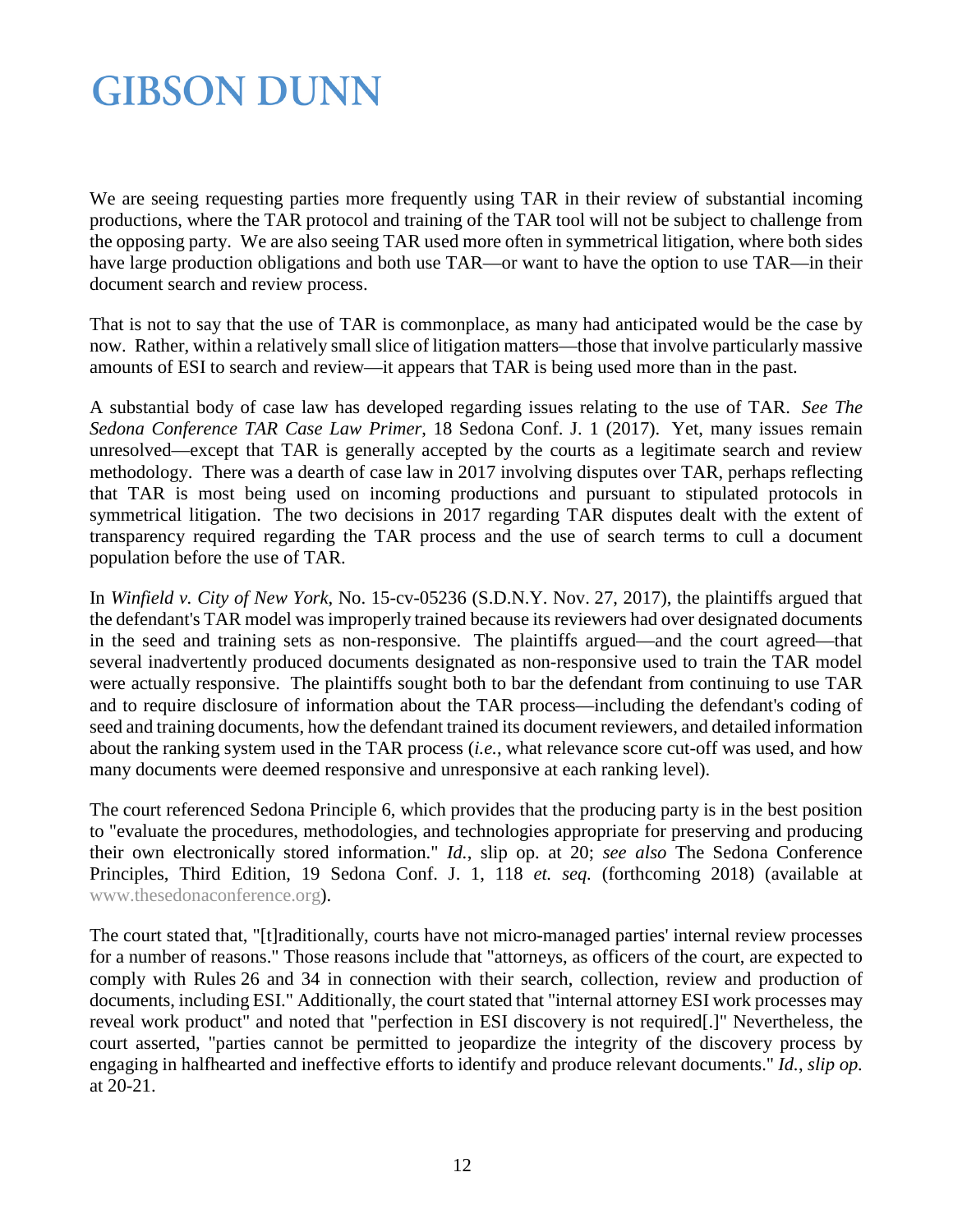The court reviewed information about the defendant's TAR process *in camera*—including information about the seed and training sets, its training of reviewers, and the validation process the defendant used. The court concluded that "the City's training and review processes and protocols present no basis for finding that the City engaged in gross negligence in connection with its ESI discovery—far from it." *Id., slip op.* at 23.

Additionally, with respect to detailed information about the defendant's TAR process—such as the cutoff used and the number of responsive and unresponsive documents at each ranking level—the court stated that it "views this information as protected by the work product privilege and, accordingly, [it] is not subject to disclosure." *Id., slip op.* at 27; *see also* John M. Facciola and Philip J. Favro, *Safeguarding the Seed Set: Why Seed Set Documents May Be Entitled to Work Product Protection*, 8 Fed. Cts. L. Rev. 1 ( Feb. 2015). Nevertheless, because there was some evidence of "human error" in the training process, the court ordered the defendant to provide the plaintiffs, on an attorneys' eyes only basis, with a random sample of 300 non-privileged documents from the population of documents the TAR process determined to be non-responsive. *Id., slip op.* at 25-26.

The only other reported or widely publicized TAR decision in 2017, *FCA US LLC, v. Cummins, Inc.*, No. 16-12883, 2017 WL 2806896, at \*1 (E.D. Mich. Mar. 28, 2017), involved a dispute over "whether the universe of electronic material subject to TAR review should first be culled by the use of search terms." Without any substantive discussion, other than to cite materials that it reviewed, the court stated that "[a]pplying TAR to the universe of electronic material before any keyword search reduces the universe of electronic material is the preferred method."

#### *E-Discovery Vendor Developments*

The consolidation among medium-sized and large e-discovery service providers, usually financed by private equity funding, that has been going on for several years now only seemed to accelerate more in 2017. It is not apparent whether this consolidation is fundamentally altering the market for e-discovery services, other than to possibly result in greater stability in the space once all of the M&A dust settles.

Generally, the market appears to be settling into several different segments: (1) large vendors with a national and often international footprint providing basic, commodity services using mostly standard technologies; (2) medium-sized vendors—also with a national and global footprint—focused on providing both expert e-discovery consulting and professional services as well as standard and more advanced technologies; (3) vendors of "do it yourself" online e-discovery software services (*i.e.*, "SAAS," aka software as a service), usually targeted at small and medium-sized law firms that now, increasingly, must deal with e-discovery; and (4) traditional local and regional vendors providing basic services, much as they have in the past.

The local and regional vendors seem to be increasingly squeezed in this market, either being acquired by or not able to compete with the large vendors providing commodity services. Notably, it appears that there are far fewer new entrants in e-discovery services market—which used to have relatively low barriers to entry—than in the past. Also, there appears to have been significant maturation of some of